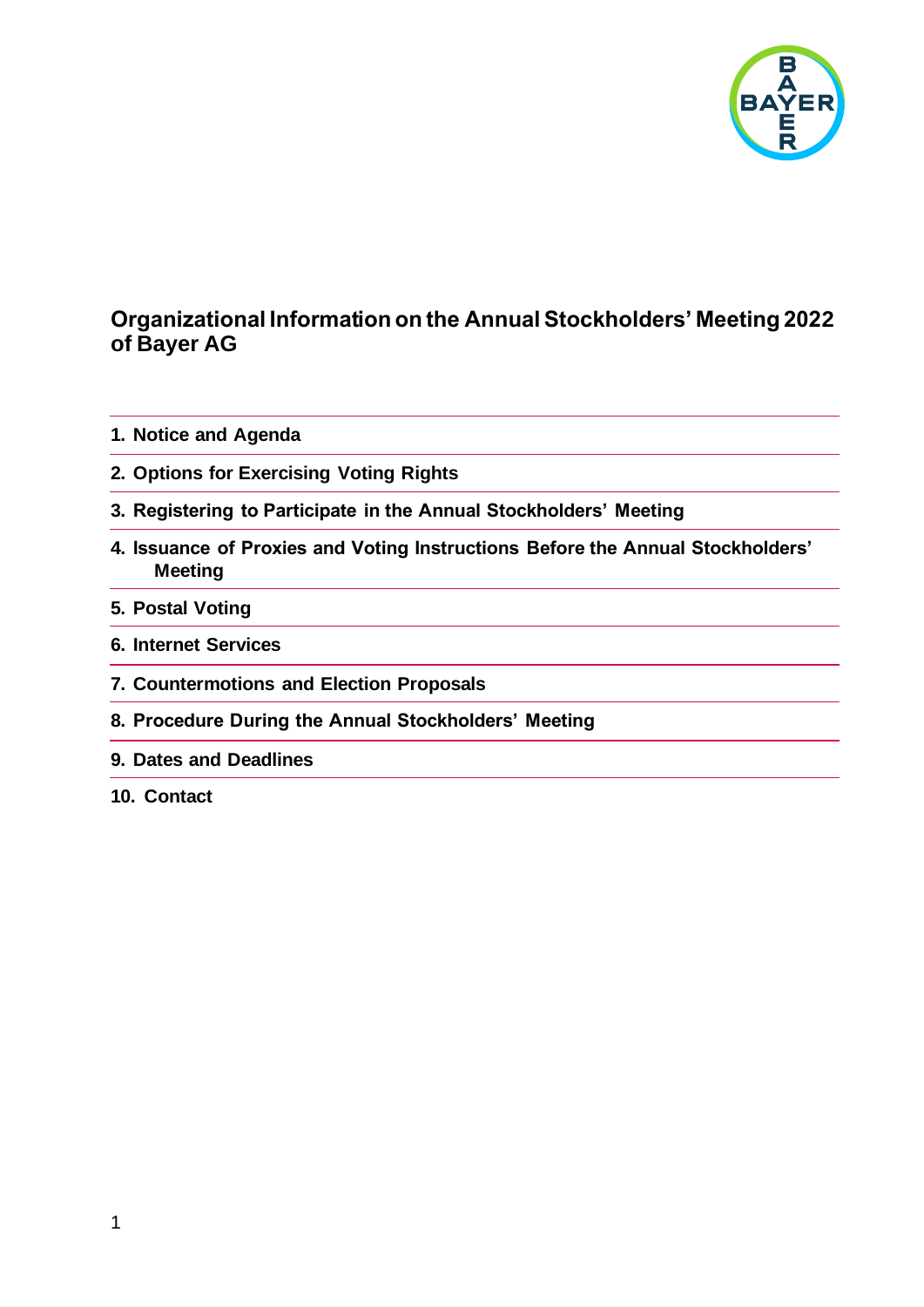# <span id="page-1-0"></span>1. Notice and Agenda

In view of the continuing spread of the coronavirus SARS-CoV-2 and the associated disease COVID-19, we hereby convene our Annual Stockholders' Meeting as a virtual Meeting without the physical presence of stockholders or their proxy holders on Friday, April 29, 2022, at 10:00 a.m. CEST. The Notice convening the 2022 virtual Annual Stockholders' Meeting of Bayer AG was published in the Federal Gazette on March 03, 2022. This year's agenda comprises the following items:

- 1. Presentation of the confirmed annual financial statements and the approved consolidated financial statements, the combined management report, the report of the Supervisory Board and the proposal by the Board of Management on the use of the distributable profit for the fiscal year 2021, and resolution on the use of the distributable profit
- 2. Ratification of the actions of the members of the Board of Management
- 3. Ratification of the actions of the members of the Supervisory Board
- 4. Supervisory Board elections
- 5. Resolution on approval of the Compensation Report
- 6. Approval of the Control and Profit and Loss Transfer Agreement between the Company and Bayer Chemicals GmbH
- 7. Election of the auditor for the annual financial statements and of the auditor for the review of the half-year and interim financial reports, if applicable.

The complete agenda is available on the internet at [www.bayer.com/stockholders](http://www.bayer.com/stockholders-meeting)[meeting.](http://www.bayer.com/stockholders-meeting)

Documents for registering to participate, ordering proxy cards, postal voting and issuing proxies and voting instructions for the Annual Stockholders' Meeting will be sent via post starting April 02, 2022, to stockholders registered in the share register.

Stockholders who have already agreed to the transmission of the Annual Stockholders' Meeting documents by email will receive an email containing the internet link to the Notice of the Meeting at the email address they have specified.

# <span id="page-1-1"></span>2. Options for Exercising Voting Rights

We once again want to make it as easy as possible for you to exercise your voting rights for this year's Annual Stockholders' Meeting, and as usual are offering you various ways of doing so:

- by postal voting,
- by issuing proxies and voting instructions to proxy holders designated by the Company,
- by issuing proxies and voting instructions to a bank, a stockholders' association, another intermediary or a voting rights consultant,
- by registering to exercise your voting rights yourself at a later date or
- by authorizing a third party to represent your stockholder rights.

Only those stockholders who are entered in the share register on the day of the Annual Stockholders' Meeting and have registered to participate by the deadline are entitled to participate in the Stockholders' Meeting and exercise their voting rights. The number of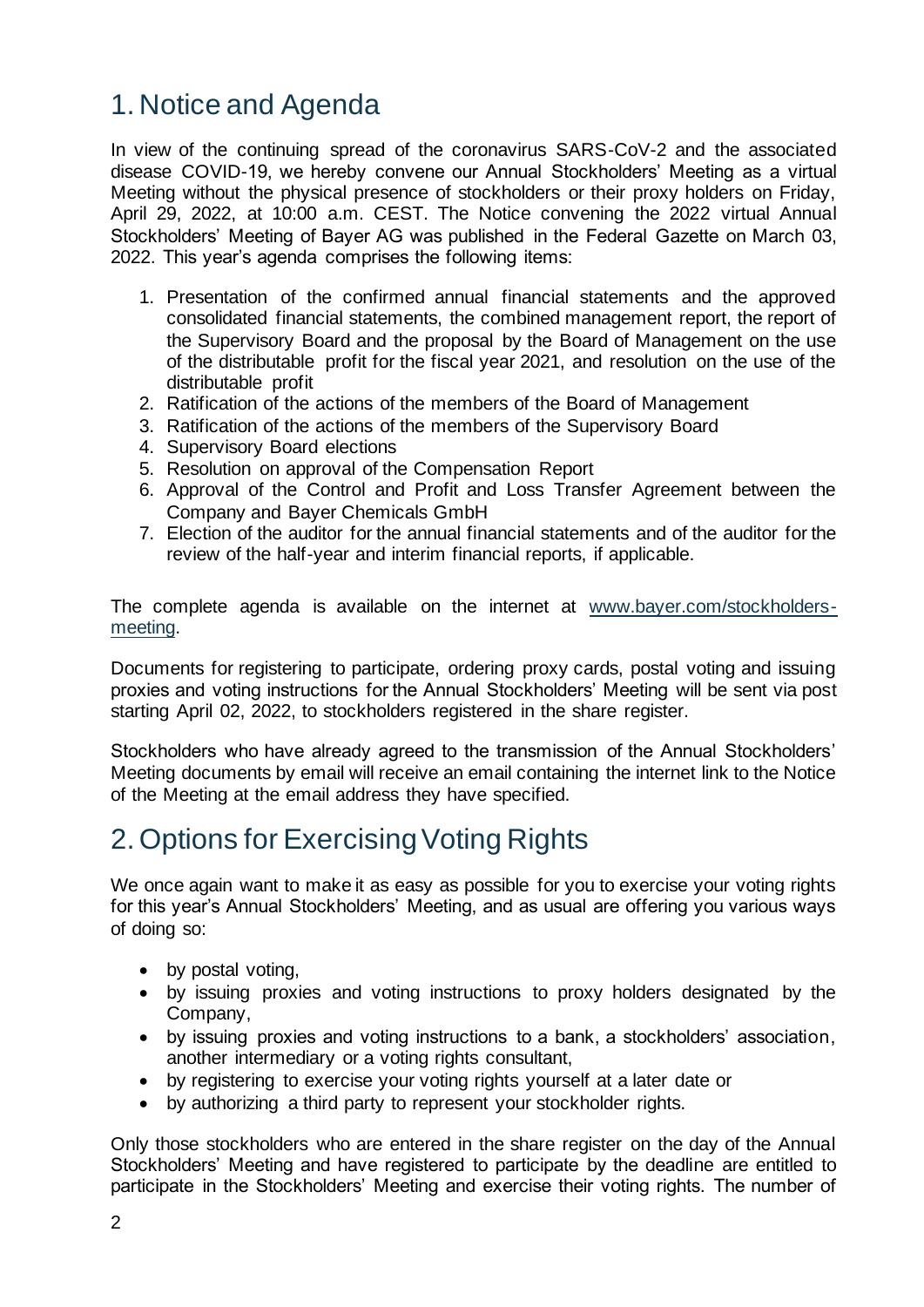shares listed in the share register on the day of the Annual Stockholders' Meeting is determinative for the exercising of voting rights. For technical processing reasons, no transfer entries will be made in the share register in the period from April 23, 2022 up to and including the date of the Annual Stockholders' Meeting and the following transferfree weekend, i.e. up to and including Sunday, May 1, 2022. Consequently, the entry status of the share register on the date of the Annual Stockholders' Meeting will be the status after the last transfer entry on Friday, April 22, 2022.

### <span id="page-2-0"></span>3. Registering to Participate in the Annual Stockholders' **Meeting**

In order to participate in the Annual Stockholders' Meeting and exercise voting rights, stockholders must not only be entered in the share register but must also have registered to participate by the deadline. The completed registration form for this year's Annual Stockholders' Meeting of Bayer AG must be received by the Company by no later than 24:00 hours CEST on April 22, 2022.

The registration form should be sent to the following address:

Bayer Aktiengesellschaft c/o Computershare Operations Center 80249 Munich, **Germany** 

Email: [anmeldestelle@computershare.de](mailto:anmeldestelle@computershare.de)

Please make allowance for postal delivery times and send your notice early. You can register to participate in the Annual Stockholders' Meeting using the registration form sent to stockholders entered in the share register. A sample registration form can be viewed at [www.bayer.com/stockholders-meeting](http://www.bayer.com/stockholders-meeting)

You can also register to participate in the Meeting by using the password-protected internet service for the Annual Stockholders' Meeting (hereinafter referred to as the "Stockholders Portal") at [www.stockholders-portal.bayer.com.](http://www.stockholders-portal.bayer.com/) The functions related to the Annual Stockholders' Meeting are expected to be available at the Stockholders Portal from April 01, 2022. Further details can be found in Section 6, "Internet Services."

### <span id="page-2-1"></span>4. Issuance of Proxies and Voting Instructions Before the Annual Stockholders' Meeting

Stockholders may designate a proxy holder, a stockholders' association, a bank, another intermediary or a voting rights consultant to exercise their voting rights. Timely registration to participate in the Meeting is also required in such cases (see Section 3 "Registering to Participate in the Annual Stockholders' Meeting").

The options for issuing proxies and voting instructions include the following:

a) Requesting a proxy card for a proxy holder

Notwithstanding the requirement to register to participate in the Meeting by April 22, 2022, 24:00 hours CEST (see Section 3 "Registering to Participate in the Annual Stockholders' Meeting"), a proxy card – which will then be sent directly to the proxy holder – can be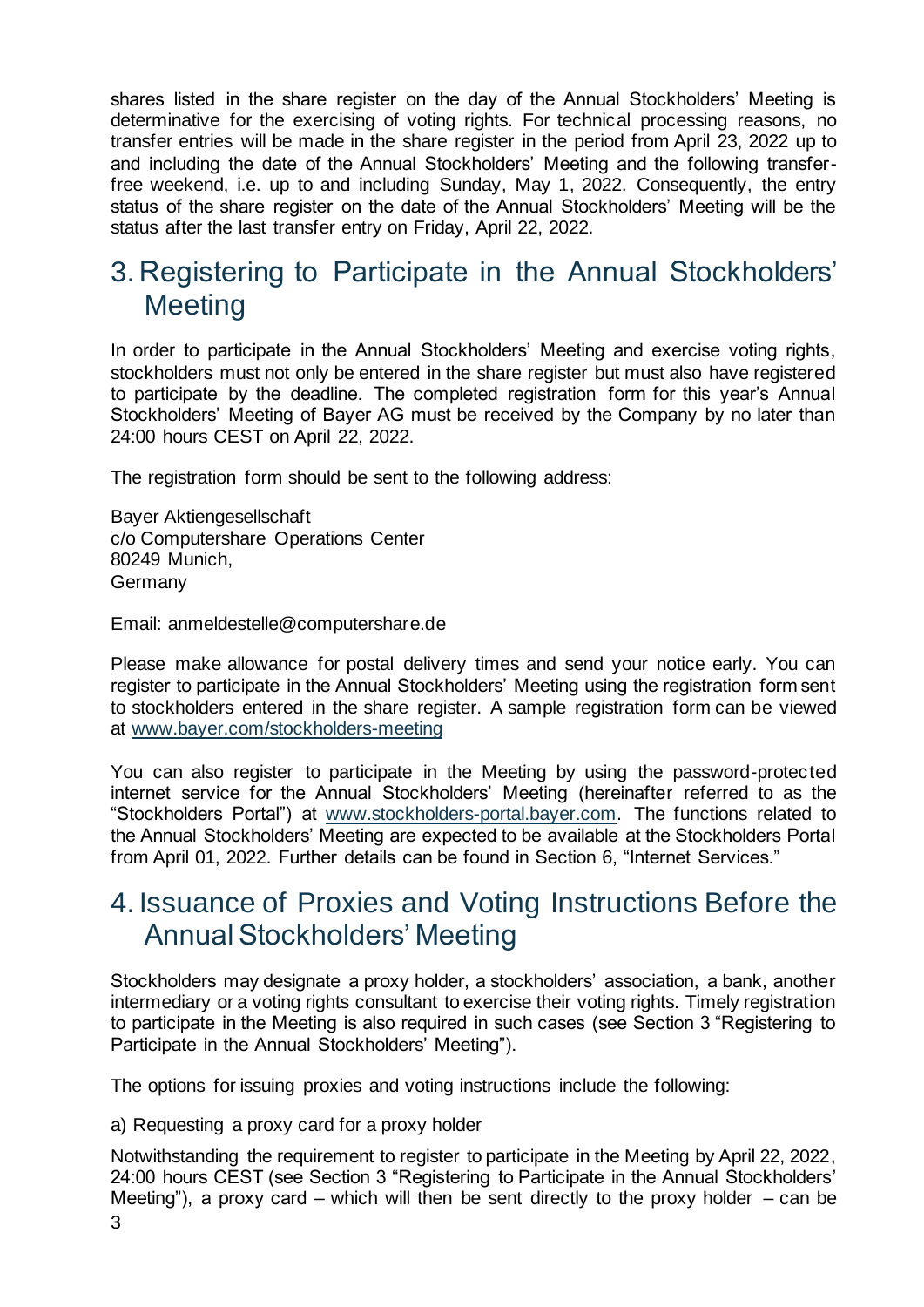requested via the internet at [www.stockholders-portal.bayer.com](http://www.stockholders-portal.bayer.com/) up until voting begins on the day of the Annual Stockholders' Meeting on April 29, 2022. Alternatively, a proxy card can be requested directly for a proxy holder in text form (Section 126b of the German Civil Code) via the registration form, for example, up until April 28, 2022, 24:00 hours CEST. The proxy card will then be sent directly to the proxy holder. Please make allowance for postal delivery times and send your notice early or use the download/email function available at the Stockholders Portal.

Proxy holders can also exercise voting rights exclusively by postal vote or by issuing (substitute) proxies and voting instructions to the proxy holders designated by the Company.

b) Issuing a proxy to a stockholders' association, a bank, another intermediary or a voting rights consultant

Stockholders can also issue a proxy to a stockholders' association, a bank, another intermediary or a voting rights consultant to participate in the Annual Stockholders' Meeting and exercise voting rights. Please issue the proxy either to the bank, stockholders' association, other intermediary or voting rights consultant of your choice in time to enable them to register to participate in the Annual Stockholders' Meeting by the April 22, 2022, deadline. You can also send the completed form to the address given in Section 3; should the person selected by you not be prepared to act as a proxy holder, the proxy holders designated by the Company will be pleased to exercise your voting right for you.

To issue voting instructions to the bank, stockholders' association, other intermediary or voting rights consultant you have designated, please use the registration form. Mark the 'Yes' field to indicate approval of the individual agenda items, mark the 'Abstain' field to abstain or the 'No' field to indicate rejection. If you do not mark a field, your instruction shall be deemed as an abstention. If you mark more than one field, your selection will be deemed invalid.

Provided the stockholder is registered to attend the Meeting, proxies and voting instructions can be issued in text form (Section 126b of the German Civil Code) by way of a letter to the aforementioned address by Thursday, April 28, 2022 (date post is received), or by email to the aforementioned email address, in each case by Thursday, April 28, 2022, 24:00 hours CEST, or via the Stockholders Portal (see Section 6, "Internet Services") until the beginning of voting on the day of the Annual Stockholders' Meeting.

Proxy holders can also exercise voting rights exclusively by postal vote or by issuing (substitute) proxies and voting instructions to the proxy holders designated by the Company.

c) Appointing the proxy holder designated by the Company and issuing instructions

You may also appoint and instruct one of the proxy holders designated by the Company. These are Ms. Claudia Linder, Leverkusen, and Dr. Stephan Semrau, Leverkusen. Proxy holders designated by the Company are required to vote at the Annual Stockholders' Meeting solely according to the instructions of the stockholders.

You can issue a proxy and voting instructions to the proxy holders designated by the Company by returning the registration form. Proxies and voting instructions must be issued in text form (Section 126b of the German Civil Code) by way of a letter to the aforementioned address by Thursday, April 28, 2022 (date post is received) or by email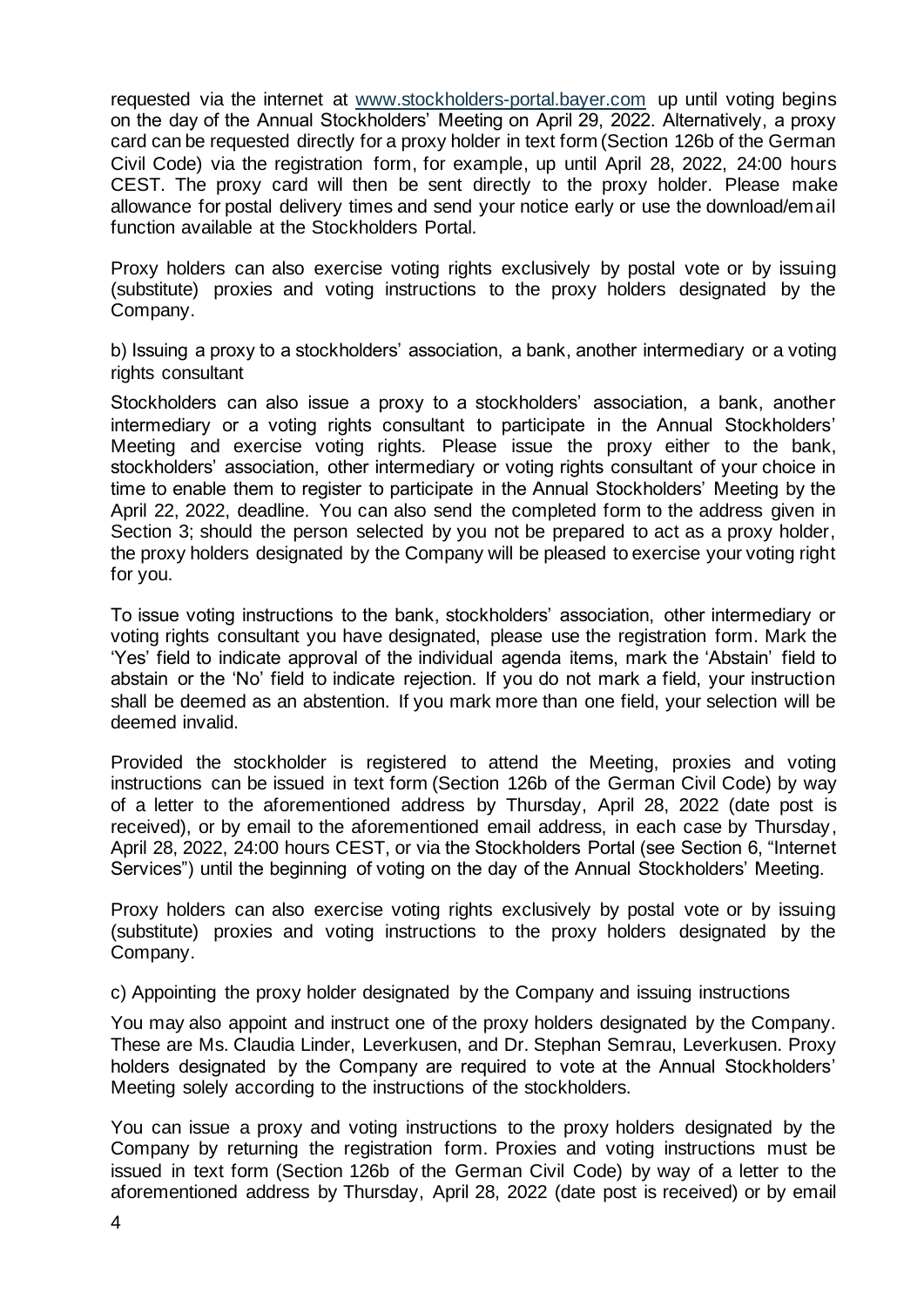to the aforementioned email address, by Thursday, April 28, 2022, 24:00 hours CEST, or via the Stockholders Portal (see Section 6, "Internet Services") before the beginning of voting on the day of the Annual Stockholders' Meeting.

Please note that proxies and voting instructions issued to proxy holders designated by the Company relate exclusively to the exercise of voting rights.

#### d) Provision of evidence

If the proxy is issued by means of a declaration to the Company or to a proxy holder designated by the Company, further evidence of the issuance of the proxy shall not be required. However, if the proxy is issued by means of a declaration to the chosen proxy holder, the Company may require evidence of the proxy unless otherwise specified under Section 135 of the German Stock Corporation Act (AktG). Evidence of the proxy may be provided to the Company before the Annual Stockholders' Meeting.

Evidence of the issuance of a proxy may be provided via email to the email address [anmeldestelle@computershare.de.](mailto:anmeldestelle@computershare.de) Such evidence must include either the name, date of birth, and address of the stockholder, or the stockholder number, so that it can be correctly allocated. The name and postal address of the designated proxy holder should also be provided so that the necessary proxy card can be sent to the proxy holder.

Please inform your proxy holder about the data protection information at [www.bayer.com/stockholders-meeting.](http://www.bayer.com/stockholders-meeting)

### <span id="page-4-0"></span>5.Postal Voting

You can also submit your votes in writing or electronically without participating in the Annual Stockholders' Meeting ("postal voting"). Here as well, registration must be completed in time (see Section 3, "Registering to Participate in the Annual Stockholders' Meeting").

Notwithstanding the requirement to register to participate in the Meeting, postal voting must take place in text form (Section 126b of the German Civil Code) by way of a letter to the aforementioned address by Thursday, April 28, 2022 (date post is received) or by email to the aforementioned email address, in each case by Thursday, April 28, 2022, 24:00 hours CEST, or via the Stockholders Portal (see Section 6, "Internet Services") before the beginning of voting on the day of the Annual Stockholders' Meeting.

#### <span id="page-4-1"></span>6. Internet Services

All information related to the 2022 Annual Stockholders' Meeting is available on the internet at the address [www.bayer.com/stockholders-meeting.](http://www.bayer.com/stockholders-meeting) There you will find the Notice with the complete agenda, all documents to be made available in connection with the Annual Stockholders' Meeting including, for example, the Annual Report 2021, the annual financial statements 2021 of Bayer AG as well as any countermotions and proposals for election subject to disclosure requirements.

The Annual Stockholders' Meeting will be broadcast in its entirety in audio and video via the internet. The voting results will be available on the internet after the Meeting has ended.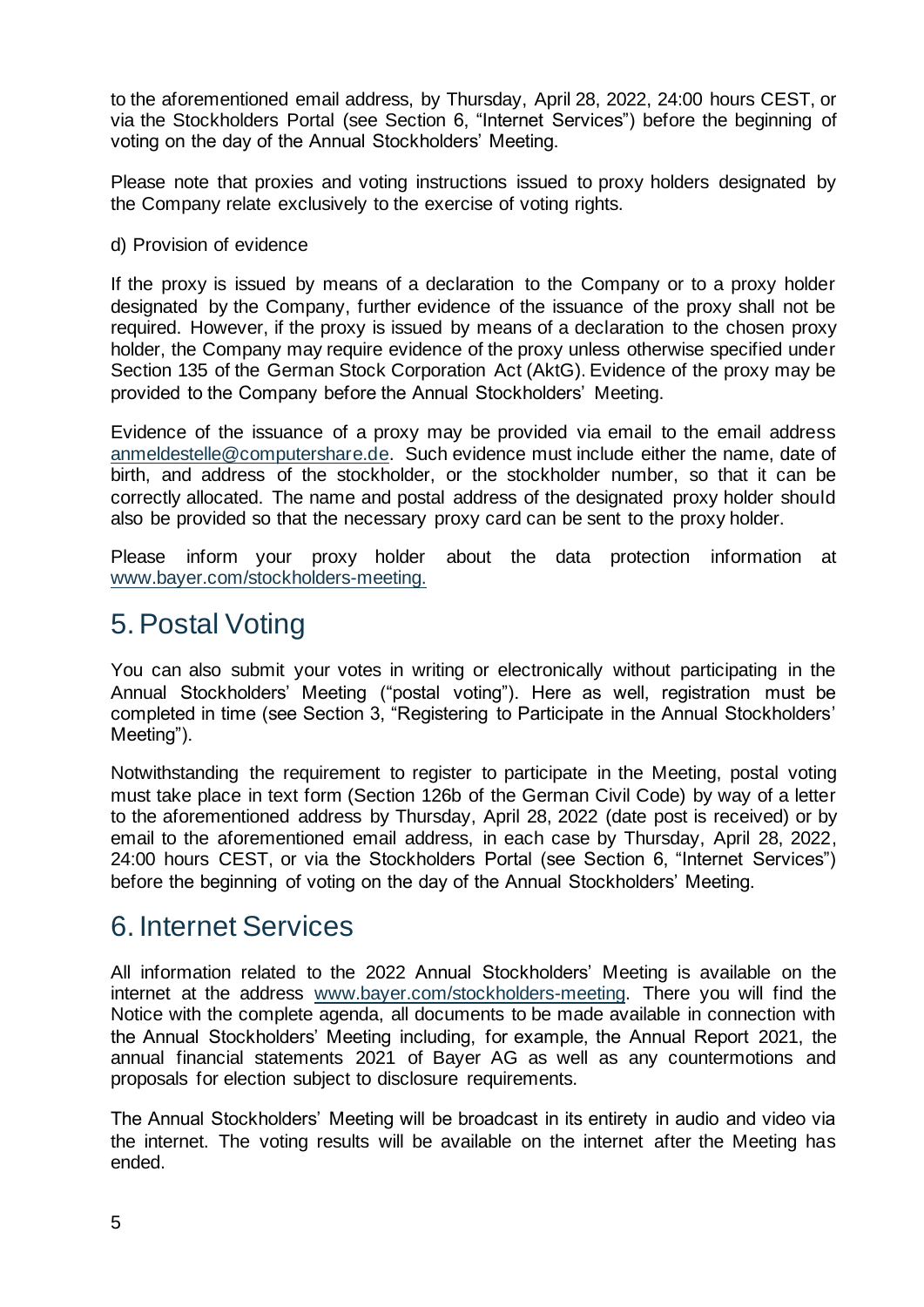You can register to participate in the Annual Stockholders' Meeting, order proxy cards for a proxy, issue proxies and voting instructions to a bank, a stockholders' association, another intermediary, a voting rights consultant or a proxy holder designated by the Company, or exercise your voting rights by postal voting via our Stockholders Portal at [www.stockholders-portal.bayer.com.](http://www.stockholders-portal.bayer.com/) 

Provided you have registered to participate in the Annual Stockholders' Meeting within the deadline, you can amend or rescind proxies and voting instructions issued to banks, stockholders' associations, other intermediaries, voting rights consultants or proxies holders designated by the Company, as well as postal votes via the Stockholders' Portal until the start of voting on April 29, 2022. This Annual Stockholders' Meeting service is expected to be available from April 01, 2022, until the start of voting on April 29, 2022.

Your personal access information (stockholder/access card number and password/access code) is required for the use of the password-protected internet service and will be sent to stockholders entered in the share register together with the documents for the Annual Stockholders' Meeting. Stockholders who have already registered for the internet service can use their previously selected user ID and password.

In accordance with the COVID-19 Act, stockholders do not have the opportunity to make verbal statements at the Annual Stockholders' Meeting pertaining to the agenda. However, going beyond the requirements of Section 1, Paragraph 2 of the COVID-19 Act, stockholders are granted the opportunity to submit statements relating to the agenda that correspond to a verbal statement at the Annual Stockholders' Meeting for publication on the Company's website at <http://www.bayer.com/stockholders-meeting> .

Stockholders can electronically transmit their statements to the Company in text form or as a video by Tuesday, April 26, 2022, 6:00 p.m. CEST, in German via the Stockholders Portal. The statement should not exceed 10,000 characters, and in the case of a video statement, should not exceed two minutes in length. Video statements are only permitted if the stockholder him- or herself appears and talks in the video. Further information on submitting statements is available on the Stockholders Portal. Motions, proposals for election, questions and objections to the resolutions of the Annual Stockholders' Meeting set out in the statements submitted will not be taken into account. These are to be submitted only in the way separately described in the Notice.

There is no legal entitlement to have a statement published. In particular, the Company reserves the right not to publish statements that have no relevance to the agenda of the Annual Stockholders' Meeting, or statements, which in their content or presentation, do not correspond to a permissible verbal statement during the Annual Stockholders' Meeting.

The same applies to statements that exceed 10,000 characters or, in the case of a video statement, two minutes in length or that are not submitted by the point in time indicated above as described above, as well as statements that contain content that is insulting, has implications under criminal law, or is clearly incorrect or misleading. The Company likewise reserves the right not to publish more than one statement in text form and one video statement per stockholder.

Statements submitted in accordance with the above provisions prior to the Annual Stockholders' Meeting will be published together with the name of the stockholder who submitted the statement on the website [www.bayer.com/stockholders-meeting](http://www.bayer.com/stockholders-meeting) as of Friday, April 15, 2022.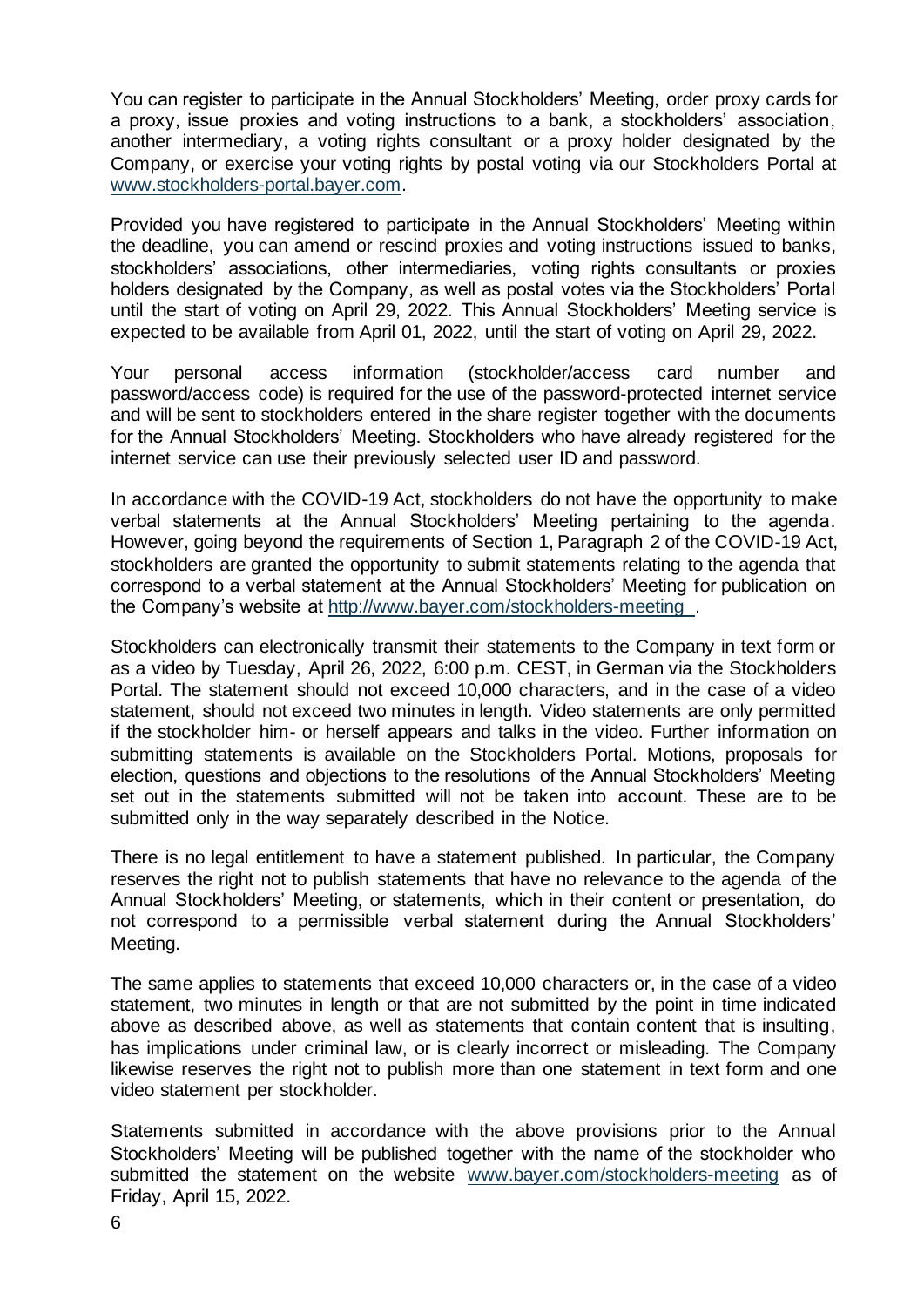You can also use the Shareholder's Portal to submit questions in advance of the Annual Stockholders' Meeting by Wednesday, April 27, 2022, 24:00 hours CEST, follow-up questions during the meeting within the time frame set by the chair, and objections to the resolutions of the Annual Stockholders' Meeting from the beginning of the meeting until its adjournment by the chair. Please refer to the notice convening the Annual Stockholders' Meeting for specific requirements. *(See Section 8 "Procedure During the Annual Stockholders' Meeting" for additional information.)*

# <span id="page-6-0"></span>7. Countermotions and Election Proposals

Stockholders may submit countermotions and proposals for election relating to items on the agenda to the Company before the Annual Stockholders' Meeting. The Company will make available any countermotions within the meaning of Section 126 of the AktG and proposals for election within the meaning of Section 127 of the AktG, including the name of the stockholder, the reasons (although this is not required for proposals for election), and any statement by the management, and, in the case of proposals for the election of Supervisory Board members, the statements and information from the Board of Management regarding the composition of the Supervisory Board in accordance with Section 127, Sentence 4 of the AktG in conjunction with Section 96, Paragraph 2 of the AktG at www.bayer.com/stockholders-meeting, provided the stockholder has sent the information to the Company at least 14 days before the Meeting, i.e. by 24:00 CEST on Thursday, April 14, 2022, to the following address

Bayer Aktiengesellschaft Building Q26 (Legal Department) Kaiser-Wilhelm-Allee 20 51373 Leverkusen, Germany Email: hv.gegenantraege@bayer.com

and the other requirements under Sections 126 and 127 of the AktG have been met.

In accordance with Section 1, Paragraph 2, Sentence 3 of the COVID-19 Act, countermotions within the meaning of Section 126 of the AktG and proposals for election within the meaning of Section 127 of the AktG shall be deemed to be submitted to the Annual Stockholders' Meeting if the stockholder submitting the motion or proposal for election has duly proven their identity and registered for the Annual Stockholders' Meeting.

### <span id="page-6-1"></span>8.Procedure During the Annual Stockholders' Meeting

a) Right to submit questions

Stockholders who have registered by the deadline to participate in the virtual Annual Stockholders' Meeting can exercise their right to ask questions by submitting these in German through the "Stockholders Portal" by 24:00 hours CEST on Wednesday, April 27, 2022.

b) Follow-up questions

Beyond the right to ask questions pursuant to Section 1, Paragraph 2, Sentence 1, Number 3, Sentence 2 of the COVID-19 Act, stockholders will be granted the opportunity to ask follow-up questions.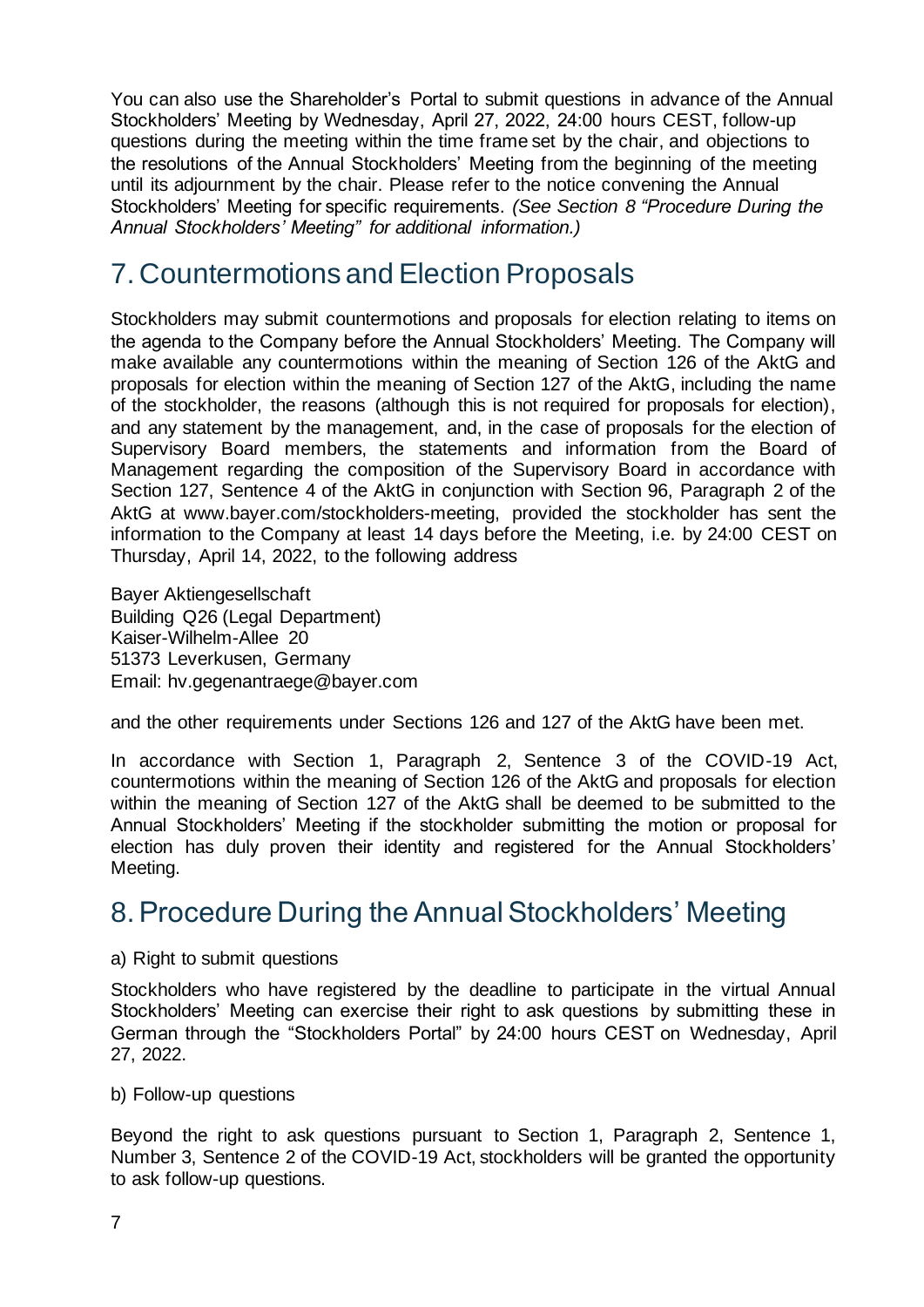Stockholders may only ask follow-up questions relating to the questions they themselves submitted electronically via the "Stockholders' Portal" by Wednesday April 27, 2022, 24:00 CEST and to the answers given by the Board of Management in response.

Follow-up questions must be submitted in German electronically via the "Stockholders' Portal" during the Annual Stockholders' Meeting on Friday, April 29, 2022, within the time frame set by the chair.

The right to information as stipulated in Section 131, Paragraph 1 of the AktG does not apply to follow-up questions. However, the Board of Management will try to answer all follow-up questions during the Annual Stockholders' Meeting. The chair of the Meeting may place appropriate time restrictions on answering the follow-up questions. In particular, the chair is at liberty, at the beginning of or during the Meeting, to set an appropriate time frame for the individual follow-up questions or the follow-up questions overall.

#### c) Availability of documents

The documents to be made available in connection with the Stockholders' Meeting are available at

#### [www.bayer.com/stockholders-meeting](http://www.bayer.com/stockholders-meeting)

This also applies to any countermotions and proposals for election.

#### d) Language

The Annual Stockholders' Meeting will be conducted in German. Simultaneous interpretation into English will be provided. All stockholders and any interested members of the public can follow the entire Annual Stockholders' Meeting via the internet on Friday, April 29, 2022, at [www.bayer.com/stockholders-meeting](http://www.bayer.com/stockholders-meeting) starting at 10:00 hours CEST.